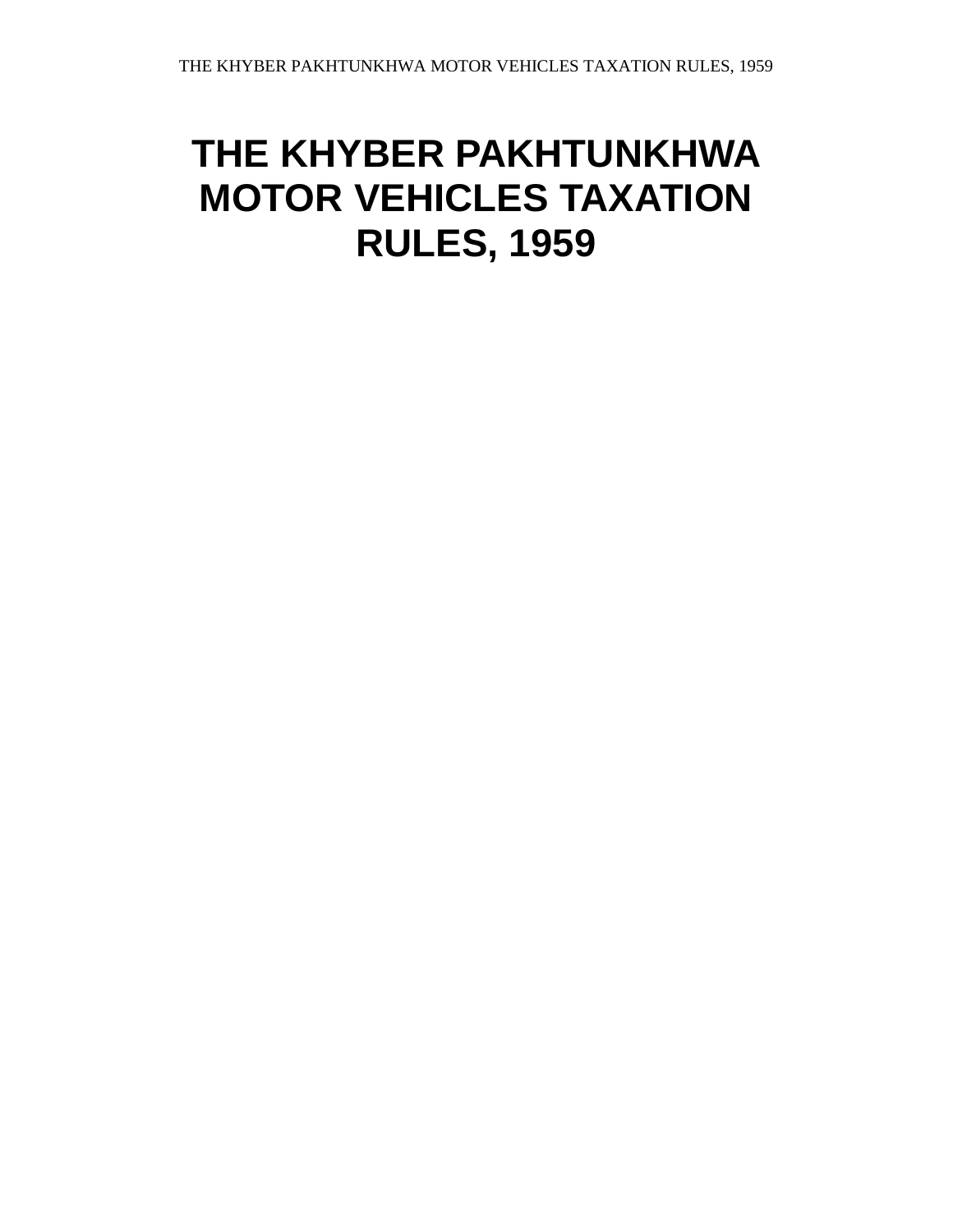## **THE KHYBER PAKHTUNKHWA MOTOR VEHICLES TAXATION RULES, 1959**

Notification No Tax-1-1/1-58, dated 20th March, 1958: in exercise of the powers conferred any sub-section (1) of Section 15 of the Motor Vehicles Taxation Act, 1958, the Government of West Pakistan is pleased to make the following rules: a draft of which was published in the West Pakistan Gazetted, dated 18th February, 1959, under Notification No.Tax-1-1/1-58, dated 16th February, 1959

**1. Short Title and Commencement:** (a) These rules may be called the <sup>1</sup>[Khyber Pakhtunkhwa] Motor Vehicles Taxation Rules, 1959.

(b) They shall come into force at once.

 $\overline{a}$ 

**2. Definitions:** In these rules, the context otherwise requires, the following expressions shall have the meanings hereby respectively assigned to them, that is to say:-

(a) "Act" means the Baluchistan Khyber Pakhtunkhwa Punjab Sind Motor Vehicles Taxation Act, 1958.

(b) "Form" means the specified form appended to these rules.

**3. Form of the Declaration and The Manner in which Declarations are to Sent:** (1) The declaration to be made under subsection (1) of Section 4 and the additional declaration to be made under Section 5 of the Act shall be in Form 1.

(2) The aforesaid declaration may be presented by the persons keeping the vehicles in person or by his agent, or may be sent by post to the Licensing Officer.

**4. Form of The Special Notice and The Manner in Which it is to be Sent:** (1) The special notice to be served by a Licensing Officer under Section 6 of the Act shall be in Form II.

(2) The special notice may be sent to the persons required to fill up, sign and deliver the declaration, by post or may be served upon him in person, or (if service cannot be made upon him in person) upon any adult male member or servant of his family.

(3) If the special notice cannot be served in the manner described under the last preceding sub-rule, it may be served by affixing it to some conspicuous part of the place of residence or business of such person, or in such other manner as the Licensing Officer may think fit.

<sup>&</sup>lt;sup>1</sup> Substituted for the words "West Pakistan" by KHYBER PAKHTUNKHWA. Adaptation of Laws Order, 1975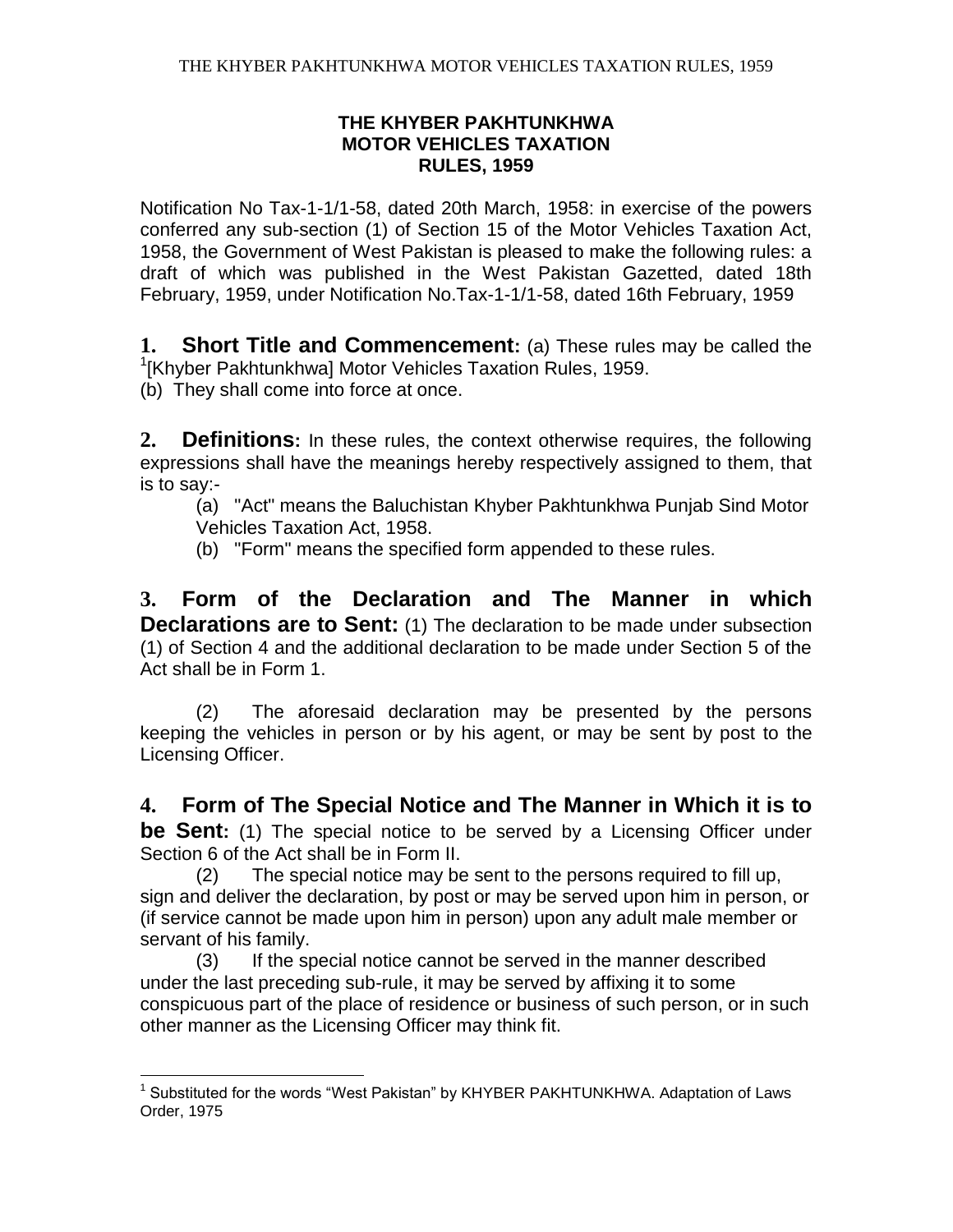**5. Forms Obtainable from Licensing Officers:** The forms may be obtained from the Licensing Officer.

**6. Exemptions from Payment of Tax:** (1) The persons who keep for use motor vehicles of the following classes shall be totally exempted from liability to pay the tax in respect of such vehicles:-

- (i) Motor Vehicles owned by the management of a school and kept for the sole use of conveying pupils to and from the school.
- (ii) Motor vehicles classed as ambulances owned by approved hospitals or associations and kept for the sole use of conveying patients to and from the hospitals otherwise than for hire or reward.
- (iii) Motor vehicles (other than such transport vehicles registered outside the Province as normally operate on a route which lies partly outside the Province and partly inside it unless specially exempted by Government ) temporarily brought into the Province and kept for use therein for a period not exceeding thirty days.
- (iv) Subject to the provisions of sub-rule (2), motor vehicles imported udder a triptych or carnet passage and temporarily brought into the province.
- (v) Motor vehicles exempted under any law for the time being in force.
- (vi) Motor vehicles kept exclusively for use as hearses.
- (vii) Subject to the provisions of sub-rule(2), motor vehicles other than transport vehicles brought permanently into the province if taxed for the same quarter in any area of Pakistan.
- (viii) Motor vehicles in the use of foreign Consular Officers and Trade Commissioners in Pakistan on basis of reciprocity.

(2) The exemption under clause (v) of sub-rule (1) shall be available only for the first thirty days of the stay of the vehicle in the Province and in the case of a vehicle covered by clause (viii) of sub-rule (1), it shall be for the quarter during which any such vehicle is imported.

(3) A person (other than a Department of the Federal Government or Provincial Government) who is wholly exempted from liability to pay the tax under clauses (i) to (vii) of sub-rule (1) of this rule must nevertheless fill in and deliver the Form I and obtain a licence and a token unless he is exempted under clause (iv) thereof.

**7. Exemption when Permissible:** No person shall be entitled to exemption under clause (iv) of sub-rule(l) of the last preceding rule unless he has paid lax for (he period for which exemption is claimed to the Government of the area from which the vehicle is brought into the Province:

Provided that exemption may be granted if the vehicle in respect of which exemption is claimed belongs to a person who ordinarily resides in an area where no taxes are levied on motor vehicles and is normally kept for use in such area.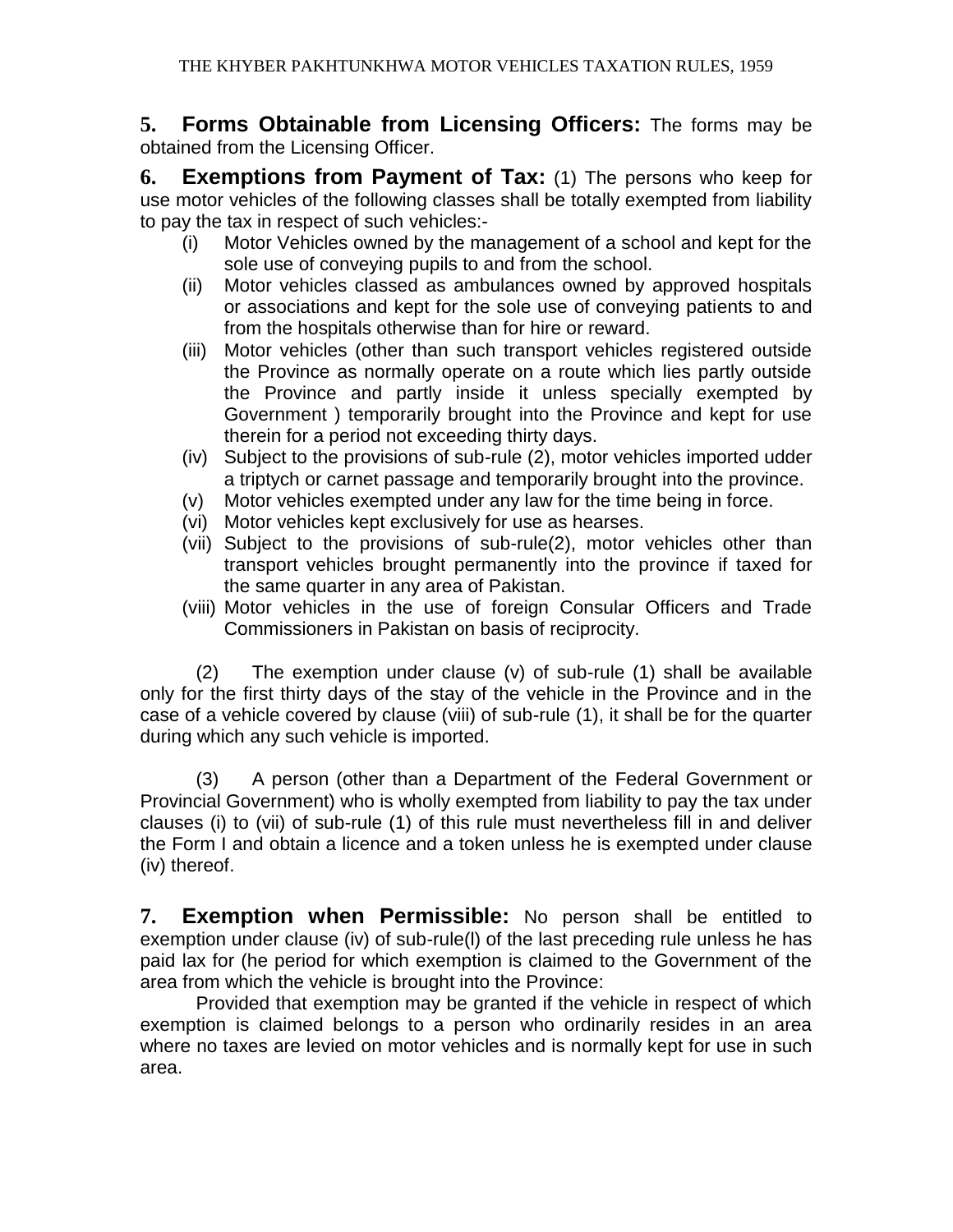**8. Conditions of Exemption from Payment of Tax:** (1) Subject to the following conditions any person keeping a motor vehicle, other than a vehicle let or plied for hire, shall be exempt from liability to pay the tax for any quarter in which the vehicle is used for a period not exceeding seven days:-

- (i) before taking the vehicle into use, the person shall obtain from the Licensing Officer or a motor dealer or association specially authorized in this behalf by the Government a Special Short Term Licence in Form IV, paying therefor a fee equal to one fifth of the tax which would have been payable on the vehicle for the quarter or of five rupees, whichever is greater.
- (ii) The Special Short Term Licence obtained under the last preceding clause shall be exhibited on the windscreen, or of a windscreen is not fitted on some other prominent part of the vehicle during the whole period of its validity and throughout the remainder of the quarter for which exemption is claimed.

(2) Government may, subject to such conditions as it may think fit to impose, authorize any firm of motor dealers or association of persons using motor vehicles, or appointed to be a Special Registering Authority under provisions of the Motor Vehicles Act, 1939 to issue the Special Short Term Licences under clause (i) of sub-rule (1).

(3) If a persons who has obtained a Special Short Term Licence under sub-rule (1) desired to keep the vehicle in use for a longer period and days the full tax for the quarter, he shall be entitled to obtain a refund of the fee paid for the special Short Term Licence: Provided that payment of the tax for the quarter is made before the expiry of the term of the Special Short Term Licence.

**9. Proportionate Exemption from Quarterly Tax:** If a person becomes liable to pay a quarterly instalment of tax, but proves to the satisfaction of the Licensing Officer that he has neither used nor permitted the use of the motor vehicle for a part of the preceding quarter, he shall be exempted from liability to pay such part of the quarterly instalment from the current quarter as may be proportionate to the period during which the motor vehicle was not used, and the Licensing Officer shall make an endorsement to that effect on the licence: Provided that in calculating the period during which the motor vehicle was not used regard shall be had only to complete period of one month during which it was not used and shorter period shall be disregarded.

**Explanation**.When a motor vehicle is for the first time registered under the Motor Vehicles Act, 1939 and is brought into use during the course of a quarterly period exemption may be granted from the corresponding quarterly instalment of tax to the extent of the ratio borne to ninety days by such portion or the quarterly period before the date of its registration and use as a multiple of thirty days.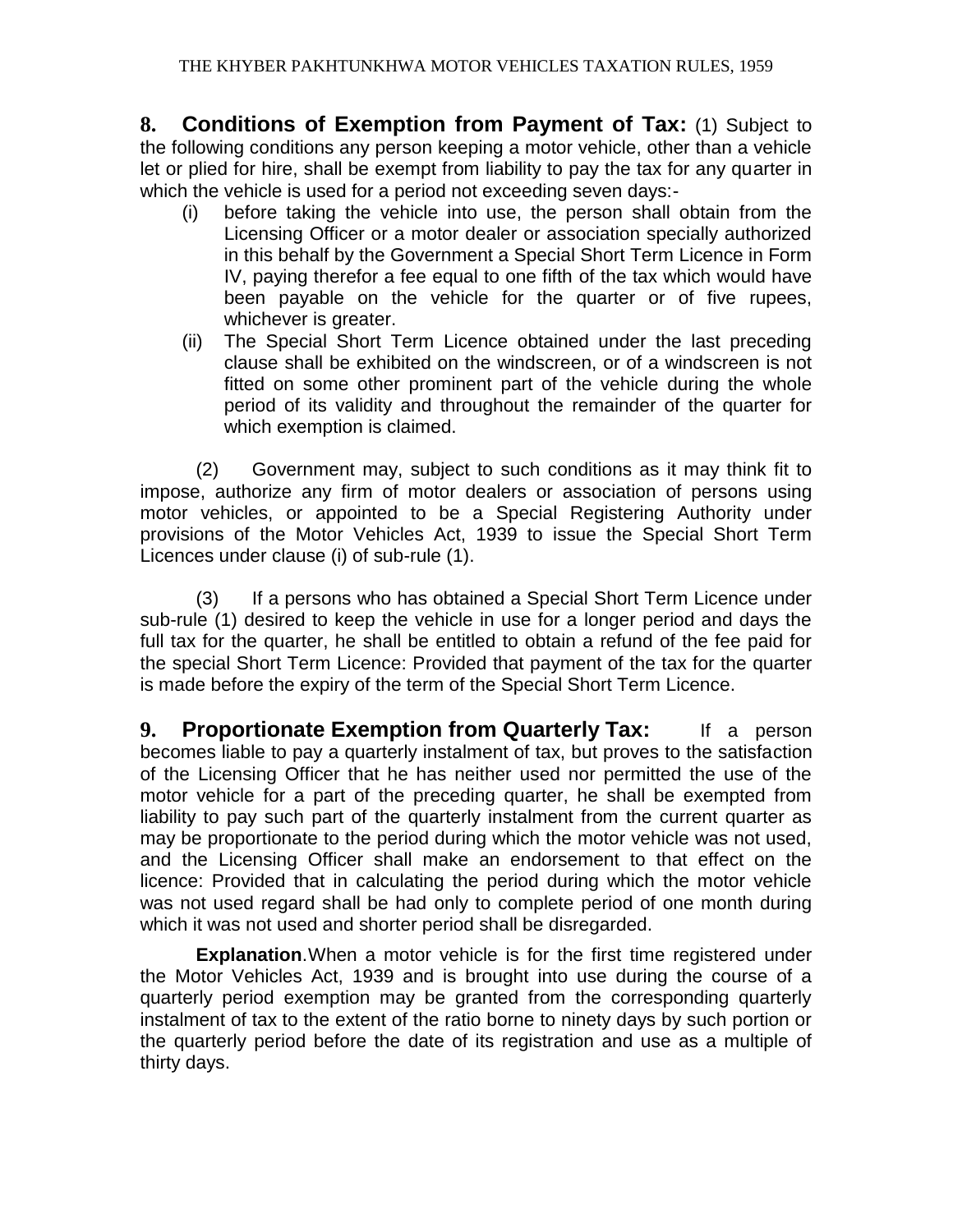**10. <sup>1</sup> [Proof in Claims to Exemption:** Unless otherwise permitted by the Director, Excise and Taxation:

- (a) any person making a claim to exemption on the ground of non-use under rule 9 or under sub-section (2) of section 13 of the Act, shall, for purposes of entitlement to such exemption, surrender the Registration Book and Insurance Certificate of the motor vehicle in respect of which exemption is claimed with fifteen days for the date from which such period of non-use of motor vehicle has commenced;
- (b) an application for the grant of exemption shall not be entertained by a Licensing Officer other than that of the district where the tax was last paid or where the motor vehicle was, registered.]

[*Original provision of rule 10. Proof in claims to exemption*. Any person making a claim to exemption under sub-section (2) of section 13 of the Act or under rule 9 shall support has claim to exemption by such proof or in such manner as the Licensing Officer may direct].

**11. Refund of Tax Paid:** A person who has paid a quarterly instalment of tax in respect of a motor vehicle, but afterwards proves to the satisfaction of the Licensing Officer that he is not liable to the payment of that instalment of tax or part thereof on account of the exemption or deductions provided in the Act or these rules shall be entitled to claim refund of the tax already paid to the extent admissible under the Act or these rules.

**Explanation:** Claims for refund for tax paid to a local authority must be supported by a receipt or licence or other documents signed by a competent officer of that authority showing that tax has been paid for the period for which refund is claimed.

**12. Entries Regarding Exemptions, Deductions and Refunds to be in the License:** Wherever an exemption or deduction or refund is claimed by a licence and his claim is admitted, the Licensing Officer shall make the necessary entry certifying the exemption or deduction or refund, as the case may be, in the remarks column of the Licence.

**13. Issue of The Fresh License on Purchase of Transfer of Vehicle:** When a person purchases or keeps for use a motor vehicle in respect of which licence has already been issued, he shall produce the licence referred to in sub-rule (2) of rule 18 before the Licensing Officer, and the Licensing Officer shall then issue a fresh licence in his name in which he shall enter as paid those installments of the tax which were entered as paid on the licence already issued.

 $\overline{a}$ 

Rule 10 substituted by West Pakistan Government Notification No. 1342-67-944-Tax. 1, published in Gazette of West Pakistan, Part I, 14<sup>th</sup> July, 1967.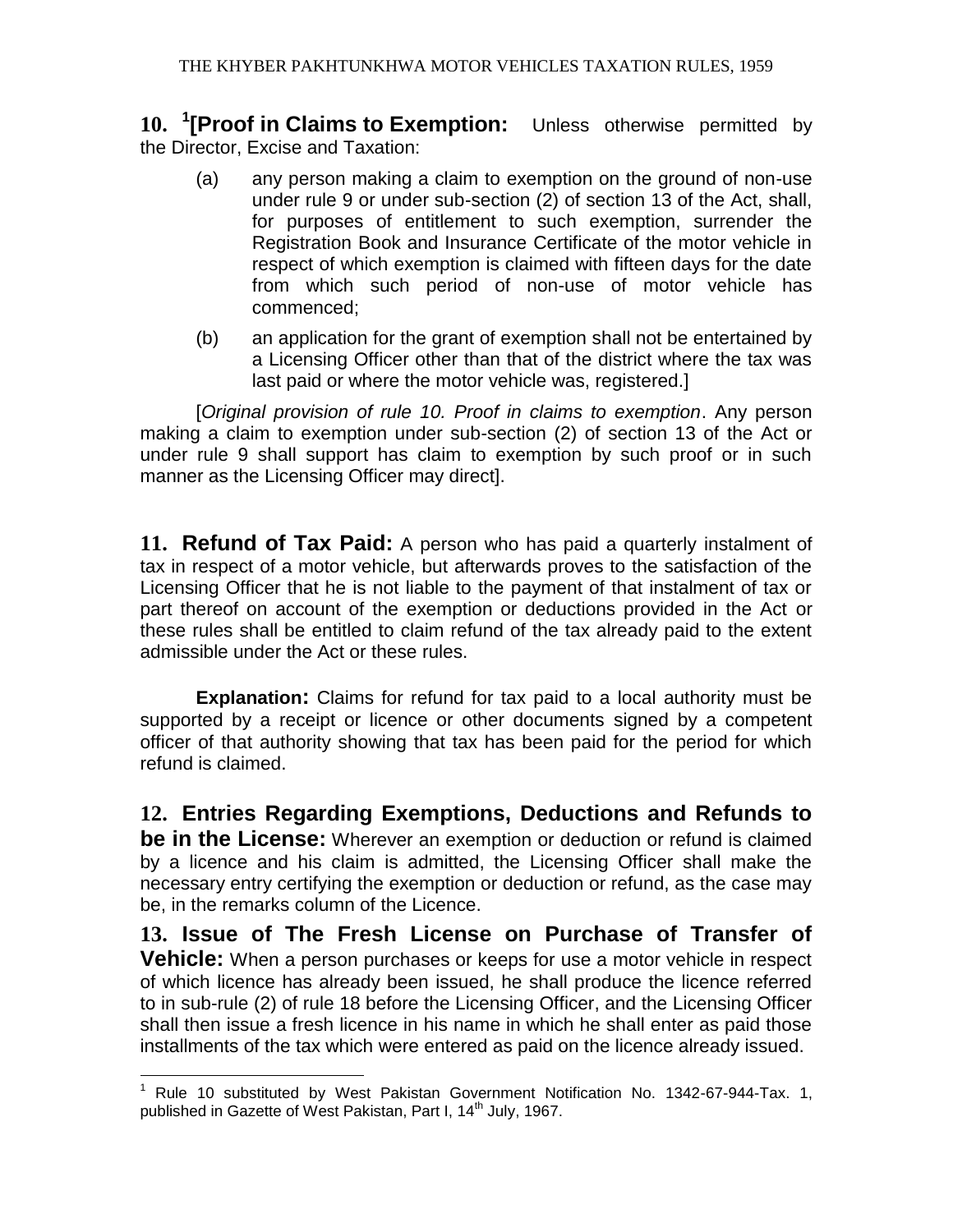**14.** In the event of a licence having been lost or destroyed, and on an application being made by the licensee to the Licensing Officer, a duplicate licence may be issued on the payment of fee of rupee one.

## **15. Laden Weight of the Vehicle to be Stated in the Declaration:**

(1) Where the assessment of tax payable in respect of a motor vehicle depends on the unloaded weight of the vehicle, the assessee shall state such weight in the declaration in Form 1, submitted by him.

(2) The Licensing Officer may accept the statement or may in his description demand from the applicant proof that the declaration of unladen weight is correct, and in the absence of such proof the Licensing Officer shall determine the weight of the unladen motor vehicle and shall assess that tax accordingly.

**16. Assessment in Cases Where Tax Payable Depends on Seating Capacity:** Where the assessment of tax payable in respect of a vehicle depends on the number of persons that can be seated in the vehicle the Licensing Officer shall check the applicant's declaration by his own judgment as to the seating capacity of the vehicle: and vehicles of the kind known as 4/5 seaters may be classed as 5 seaters.

**17. Production of Vehicle for Inspection to Determine Tax Payable:** The Licensing Officer may, in order to determine the tax payable, require an applicant for a licence for token in Form V to produce the vehicle before him for his inspection and the applicant shall produce the vehicle accordingly.

**18. Licensing Officer to Inform the Applicant as to Tax Payable:** (1) As soon as an applicant for a licence has filed the declaration, the Licensing Officer may inform him of the tax payable and the applicant shall pay it accordingly.

(2) On the production of the evidence of payment the Licensing Officer shall deliver to the applicant the licence, which shall be in Form III.

**19. Vehicle to Stop for Checking:** (1) The owner or driver of any motor vehicle. When called upon to do so by any police officer on duty or any officer of the Excise and Taxation Department not below the rank of a Sub-Inspector, shall stop the vehicle and cause it to remain stationary so long as may reasonably be necessary for the purpose of satisfying that the tax has been duly paid in respect of the vehicle and that a licence or token has been obtained.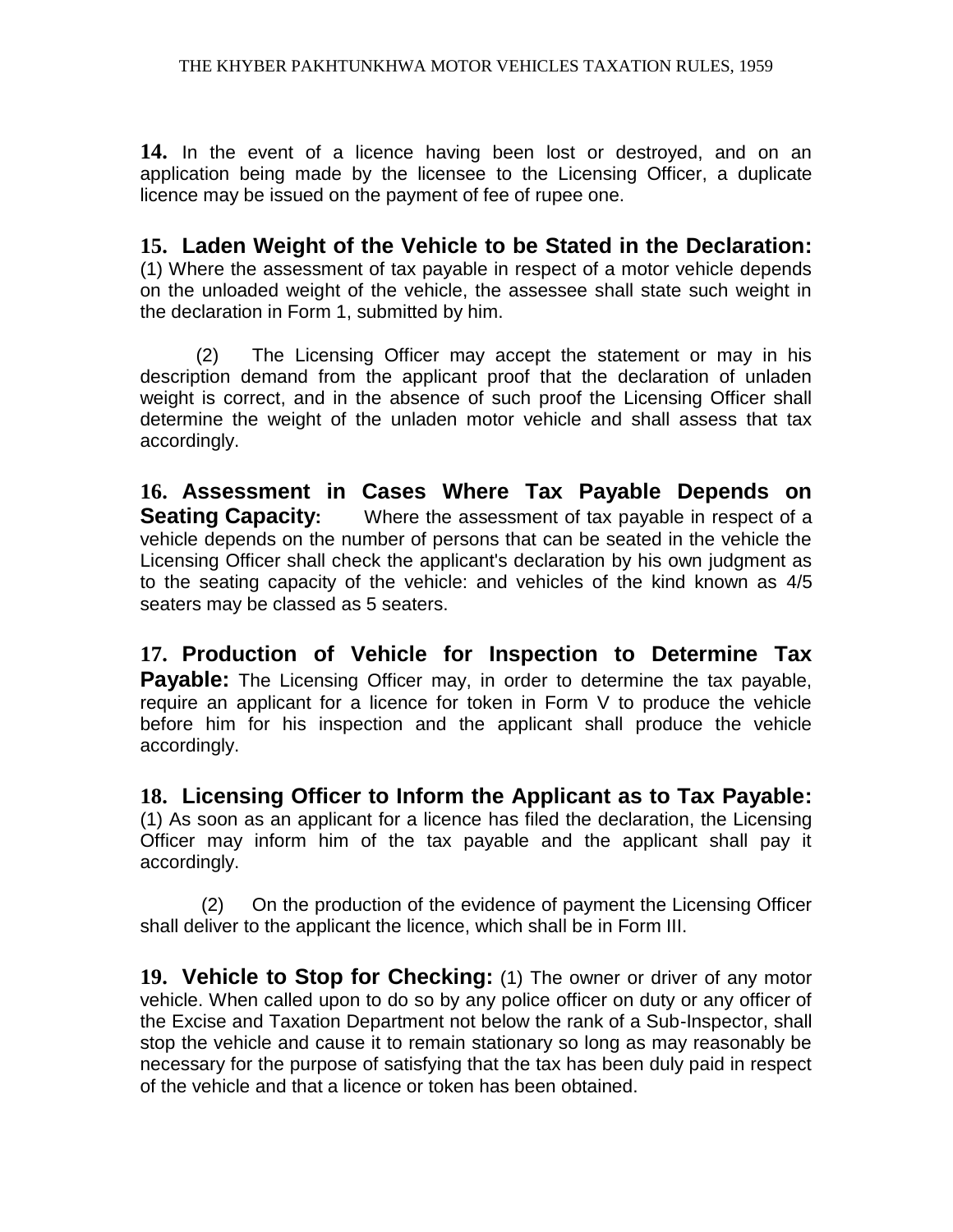(2) Should the aforesaid officer find that the tax has not been paid or that the licence or token required has not been obtained, he may take down the necessary particulars and make a report to the Licensing Officer for such section as may be necessary.

## **20. Opportunity to Show Cause to be Given Before Imposition of**

**Penalty:** Before imposing a penalty under Section 8 and 9 of the Act the Licensing Officer shall call upon the person concerned to show cause why the penalty should not be imposed: and shall record a brief memorandum of the facts of the case and the statement, if any, of such person and a finding with a brief statement of his reasons for that finding.

**21. Appeals:** (1) The appeal under Section 12 of the Act shall be preferred by a memorandum in writing to the Deputy Director stating the grounds on which the appellant disputes the order appealed against.

- (2) The officer hearing the appeal may in his discretion:-
	- (a) dismiss the appeal summarily: or

(b) call on the Licensing Officer for a report and after considering such report and hearing the appellant may confirm, modify or set aside the order.

 $1$ <sup>1</sup> $22$ . **[22. Mode of Payment of Tax and Issue of Tax Tokens:** (1) The tax may be paid for the whole year in lump sum or in quarterly installments.

(2) When a person pays a quarterly instalment of tax or lump sum amount to annual tax, he shall be entitled to receive a token in Form V or V-A, as the case may be.

(3) In respect of motor vehicle other than a motor vehicle liable to tax under 3[Articles 3.4(e) or 5(n) of the Schedule appended to the West Pakistan Motor Vehicles Taxation Act, 1958, as amended from time to time] the payment of the tax shall be made in the Post Office at which the motor vehicle is registered for the purpose. The payment of tax shall be entered over the signature for the Postmaster of such Post Office in the licence in Form III pertaining to the vehicle, and tax token shall be issued by the Postmaster.

- (4) The postmaster in charge of the Post Office shall:-
	- (a) open a separate account in respect of every motor vehicle registered at that Post Office for payment of tax: and

 $\overline{a}$ 

<sup>1.</sup> Subs, vide Noti. No. 5076/69/Tax I, dated 20th February, 1970.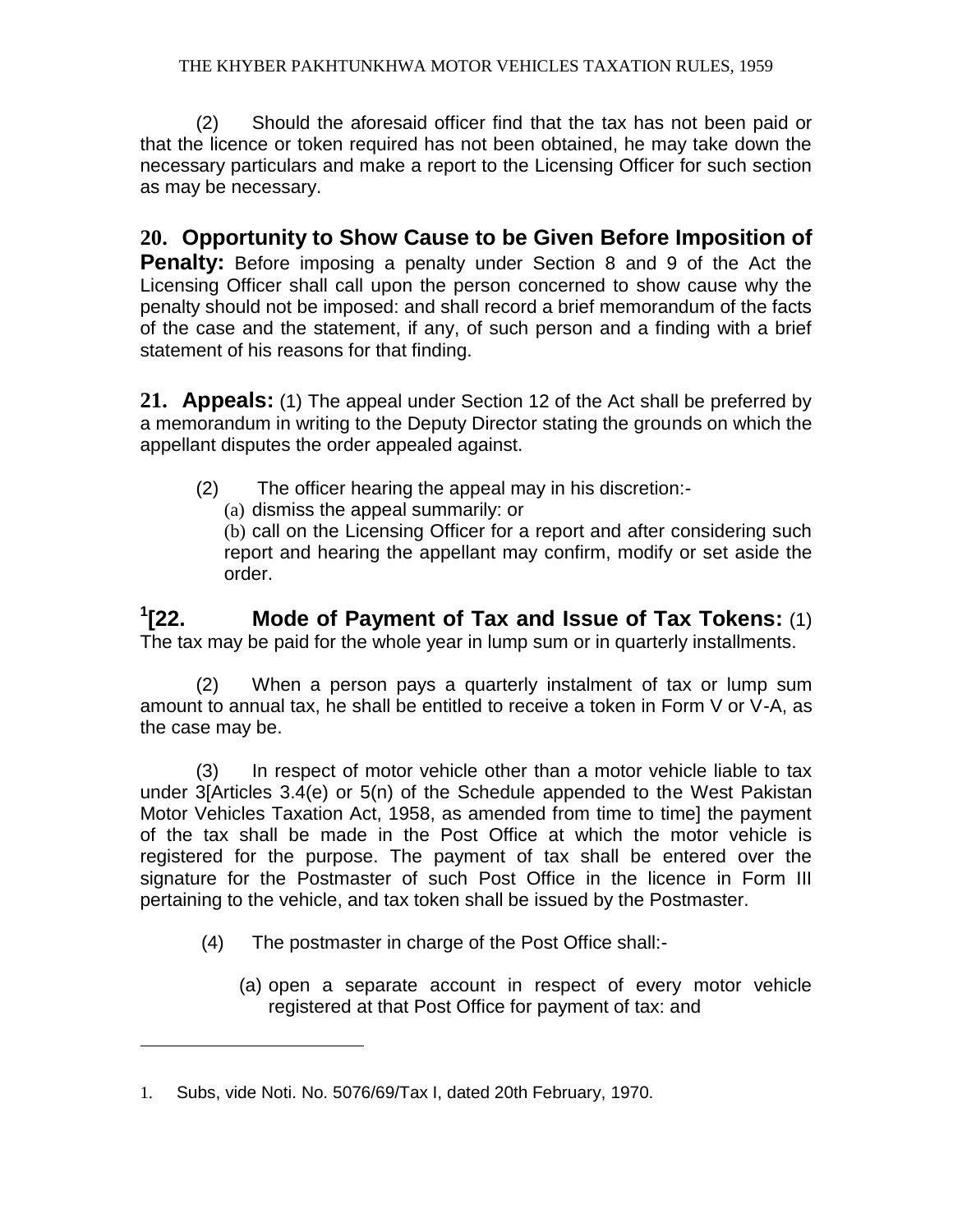(b) by the 10th of every month submit to the Licensing Officer of the district in which the Post Office is situated, a statement in form VII, of all motor vehicles registered at the Post Office during the previous month for the payment of the tax.

(5) The Postmaster in charge of the Post Office with which a motor vehicle is registered for payment of a motor vehicle tax shall submit to the Motor Licensing Officer of the district in which the Post Office is situated:-

- (a) within ten days of the close of me month, a statement in Form VIII showing the particulars of receipt of the tax paid during the preceding month: and
- (b) by the 15th of August, 15th of November, 15th of February and 15th of May, every year the particulars of motor vehicles owing payment of motor vehicles tax in respect of any preceding quarterly period or periods in Form IX.

 $(6)$  In respect of motor vehicle liable to tax under [Articles  $5(e)$  or 6  $(e)$ ] of the Schedule appended to the West Pakistan Motor Vehicles Taxation Act, .1958, as amended from time to time] the tax token shall be issued by the Motor Licensing Officer on production of proof of payment of tax.

(7) When a person satisfies the Motor Licensing Officer that he is entitled to exemption from the payment of tax, he shall be entitled to receive from the Motor Licensing Officer a tax token on which shall be written the word "exempt".

**Explanation:** In this rule, the term "Post Office" includes a sub-post officer, and the term a Postmaster includes an Assistant Post master or a Sub-Postmaster in charge of a Sub-Post Office:

**23. Token to be displayed on the vehicle:** (1) No person shall driver or causes to be driven any motor vehicle unless a valid token is displayed thereon in the manner hereinafter prescribed.

(2) In the case of motor cycles not having more than two wheels (whether with or without a side-car) the token shall be affixed to the plate bearing the front registration mark so as to face towards the left hand side of the motor cycle: and in the case of any other motor vehicle, it shall be affixed to the bottom left hand corner of the windscreen facing forward if the vehicle is Right Hand Drive Control and to bottom right hand corner of the windscreen facing forward if the vehicle is a Left Hand Drive Control, or if the vehicle is not fitted with a